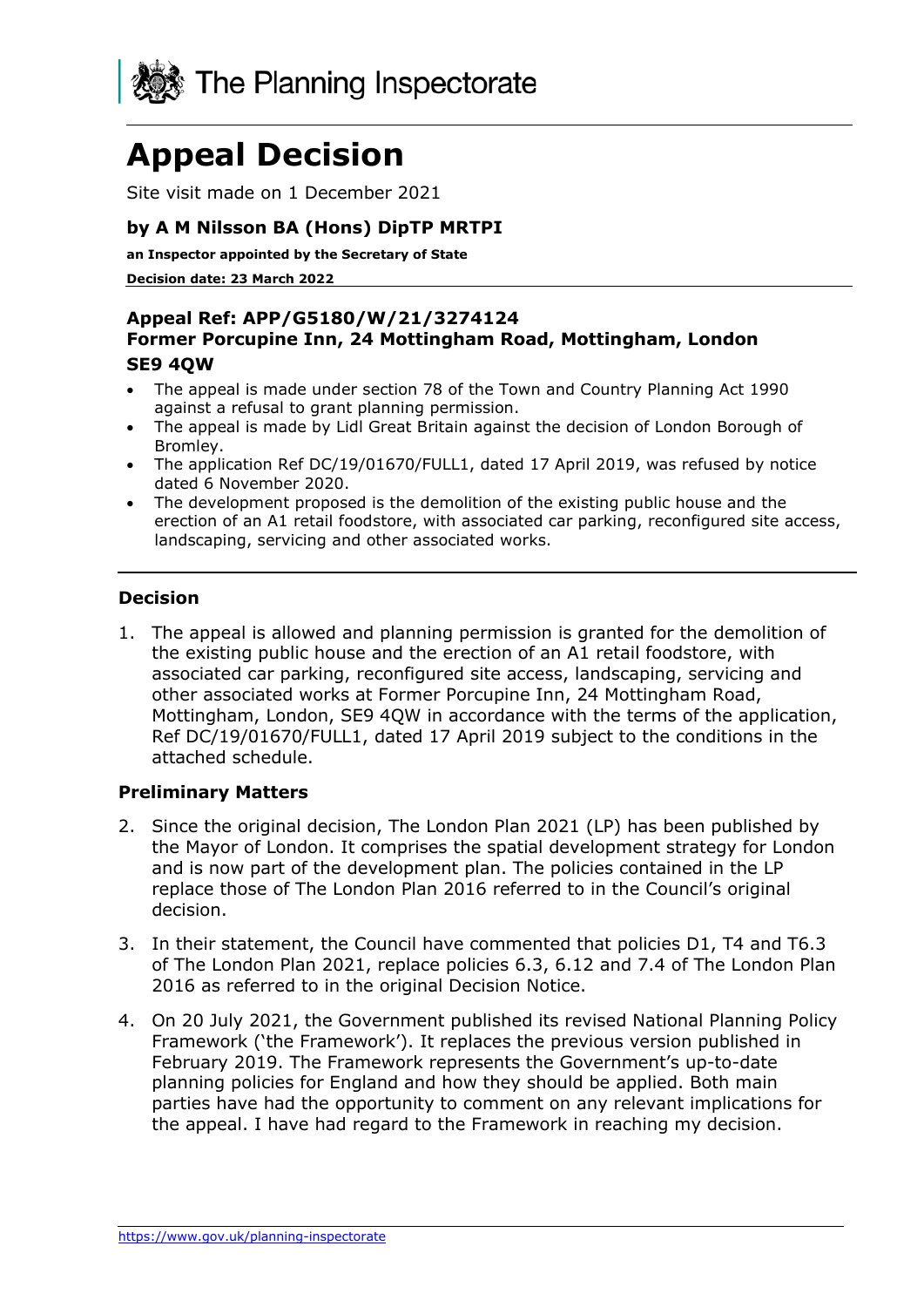5. In accordance with paragraph 4 of the Regulations<sup>1</sup> I have determined the appeal with reference to the Use Classes Order 1987 as the application was submitted prior to 1 September 2020.

## **Background**

- 6. The appeal site was subject to a similar, although not identical, development proposal for a retail foodstore in 2013. This previous application was refused planning permission that was then subject to a subsequent planning appeal<sup>2</sup>. In light of the Council's reasons for refusal, the Inspector considered that the main issues were the effects of the proposed development on a) the character and appearance of the area, having regard to the loss of protected trees, b) the living conditions of adjoining occupiers with particular reference to visual impact, noise and disturbance, c) the provision of community facilities, d) the vitality and viability of the local centre, and e) highway safety.
- 7. In dismissing the appeal, the Inspector considered that the benefits of the proposed development to the local centre and the local economy would go a substantial way to outweighing any harm to the character and appearance of the area, the living conditions of nearby residents and the loss of an Asset of Community Value. However, in the overall planning balance, the Inspector considered that the harm to highway safety tipped the balance against allowing the appeal.
- 8. In the current appeal there is no dispute between the main parties in relation to matters of character and appearance, living conditions, the provision of community facilities, or the vitality and viability of the local centre. The sole matter in dispute between the main parties is in relation to pedestrian and highway safety.

#### **Main Issue**

9. The main issue is therefore the effect of the proposed development on pedestrian and highway safety.

#### **Reasons**

- 10. The appeal site measures approximately 0.25 ha in area and comprises the former Porcupine Inn public house that closed in 2013. It is a part single, and part two storey detached building. It is located on Mottingham Road and is within the defined Mottingham Local Centre. It has a forecourt to the front and a former beer garden to the rear. The site is bounded by a motorcycle showroom to the north and residential properties of Devonshire Road to the south and west. The local centre is made up of a number of small commercial units on Mottingham Road and Court Road and includes a public library that is opposite the appeal site. The site is close to the roundabout junction with West Park and contains a grade II listed war memorial. There is a petrol filling station with convenience store at the roundabout.
- 11. At the time of my visit the frontage was surrounded by security hoardings. The building was very much dilapidated with fixed steel grilles covering the openings on the ground floor. The grounds were significantly overgrown and there was evidence of fly tipping at the site.

<sup>1</sup> The Town and Country Planning (Use Classes) (Amendment) (England) Regulations 2020 <sup>2</sup> APP/G5180/A/14/2217362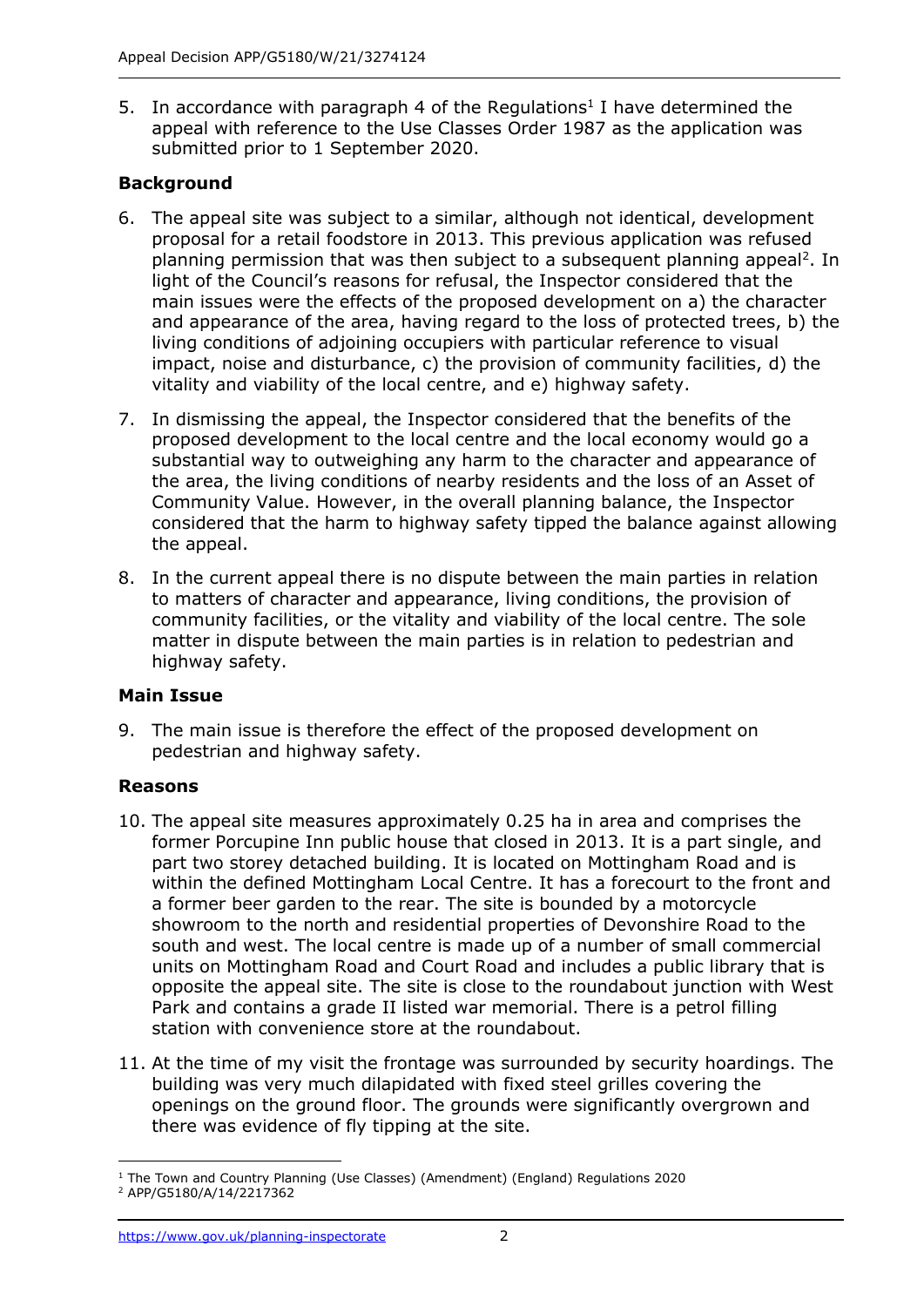- 12. I observed moderate traffic levels on Mottingham Road during my mid-week afternoon site visit, and relatively low levels of pedestrian activity. The surrounding streets of Devonshire Road, Dorset Road and Portland Road, that mainly comprise residential properties, had high levels of on-street parking. On street parking is also available in front of the commercial units on Mottingham Road, limited to 30 minutes.
- 13. The proposed development would involve the demolition of the existing building, clearance of the site and the construction of a retail foodstore comprising a 749 sqm retail floor area and with a 33-space car park to the side and rear. It is proposed to close the two existing accesses with a new singular access to Mottingham Road being created. In order to achieve the necessary sightline, the road alignment is proposed to be adjusted by extending the footpath in front of the proposed store. This would result in a reduction in the footpath width of the footpath on the opposite side of the road. A replacement pedestrian refuge is proposed at the roundabout junction.
- 14. The planning application and this appeal are accompanied with a wide range of technical highway evidence. These include a Transport Assessment<sup>3</sup>, a Technical Note Responding to Non-Statutory Consultee/Highways-Related Comments<sup>4</sup>, Technical Note 02 Responding to Non-Statutory Consultee/Highways-Related Comments<sup>5</sup>, Full Highways Statement of Case<sup>6</sup> and Rebuttal to the LPA Appeal Statement and to Third-Party Appeal Submissions<sup>7</sup>.
- 15. Mottingham Road is a single carriageway with a 30mph speed limit. The proposed development would be likely to lead to an increase in the level of vehicular and pedestrian traffic. It is nevertheless in a local centre where vehicular and pedestrian traffic movements would be expected to be higher in relative terms taking into account the wide range of facilities and services that are available, and notwithstanding the through traffic generated by residential properties themselves and educational facilities.
- 16. The Council consider that this intensification of use would lead to conditions that would have a detrimental impact on pedestrian and highway safety. This view is held despite the conclusions and recommendations of the appellant's evidence which resulted in no objection being raised from the Council's Highways Officer and following an independent review by Glanville consultants, who were appointed by the Council.
- 17. The evidence shows that at certain times the number of proposed parking spaces would not cater for the anticipated demand. However, it is not disputed that the number of spaces would accord with the relevant policy of The London Plan for a development of this scale and nature. At times, I find that the proposal may have the potential to result in queuing on the highway and parking off-site, although on the latter point the Council suggest that customers would be unwilling to park any significant distance away from the site within the less heavily parked roads.

<sup>3</sup> SCP – March 2019 – Ref CG/18047/TA02

<sup>4</sup> SCP – July 2019 – Ref CG/18047/TN01/01

<sup>5</sup> SCP – August 2019 – Ref JRB/18047/TN02/01

<sup>6</sup> SCP – April 2021 – Ref JRB/18047/SOC/01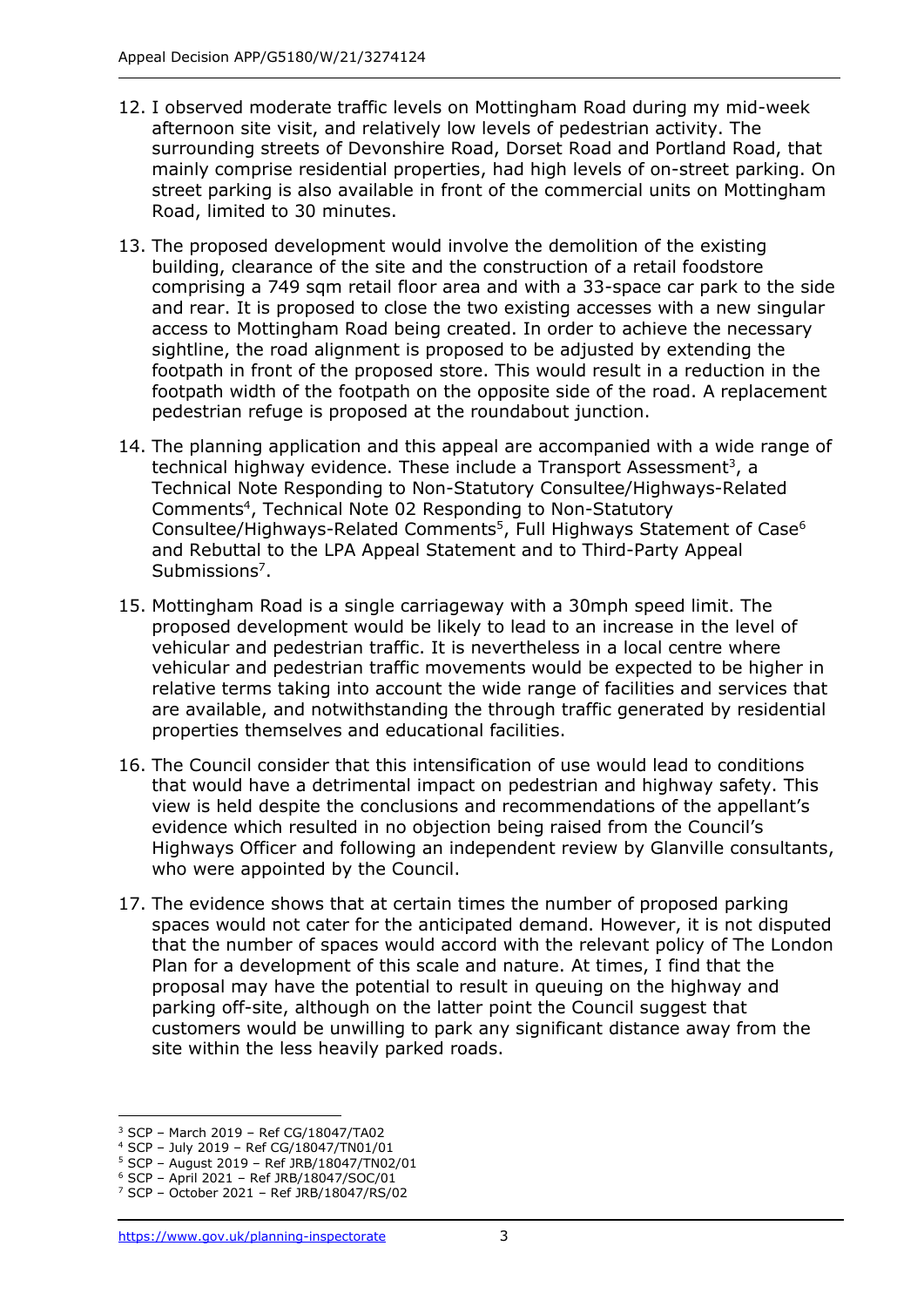- 18. In terms of the increase in vehicular traffic, there is limited substantive evidence that this would lead to an unacceptable impact on highway safety or that the residual cumulative impacts on the road network would be severe. I accept that there would inevitably be an increase in traffic, which at peak times may result in localised queuing, however this does not automatically equate to unsafe highway conditions. At this section of Mottingham Road, vehicles are likely to be travelling at slower speeds as they approach or exit the roundabout junction. When combined with the footpath alterations, the speed of vehicles is likely to be further reduced as a result of the proposed development.
- 19. The Council has submitted videos of the traffic conditions in the area around the appeal site. These show a delivery vehicle parked on the highway and where it is suggested that the appellant has proposed to put a layby. There is no layby proposed in the scheme before me. I do not doubt that there may be occasions where inappropriately parked vehicles could pose a danger to road safety, however there is no evidence to suggest that this scenario would occur with the proposed development. The videos also show queuing traffic approaching past the BP garage from Grove Park Road. Although the queuing traffic does not reflect my own observations on my site visit, I recognise that traffic levels will vary across different days and times. Queuing traffic does not automatically equate to demonstrable harm to highway safety and there is no substantive evidence before me that the proposed development would generate traffic that would have an unacceptable impact on highway safety or significant impacts in terms of capacity and congestion.
- 20. Third parties have commented that the traffic surveys were undertaken at a time when, due to Covid-19 restrictions, traffic levels were not a true reflection of normal traffic volumes. It has also been raised that measuring equipment failed for part of the recording period.
- 21. The traffic surveys are but one measure of analysis in terms of the impact of the proposed development in highway safety terms. Whilst an argument can be made that Covid-19 restrictions and the temporary failure of equipment may have impacted on the results, I do not find that it renders the assessment wholly invalid. The equipment failure related to the southern automatic travel counter and occurred at a period (3pm Saturday to midday Sunday) when traffic levels are likely to be lower. Recordings were, however, taken for full weekday periods where traffic volumes are typically higher. Such surveys are indeed representative of a given period and I do not consider that the data should be disregarded or weakened as a result. It has been considered and accepted by the Council and I do not find reason to form a different view in this regard.
- 22. The evidence shows that the access and roundabout junction are capable of accommodating the uplift in traffic. The appellant also suggests that during peak hours, the increase in passing traffic is negligible, based on post-store opening at other stores. This, it is suggested, is due to the fact that car-borne custom tends to already be on the network in the peak hours and very few people make a conscious decision to undertake a single-purpose food trip in those time periods.
- 23. The appellant's suggestion rests on the typical habits of customers which I agree are influenced by various factors. I also agree that future customers will, in time, make an informed choice on means and times of travel. Customers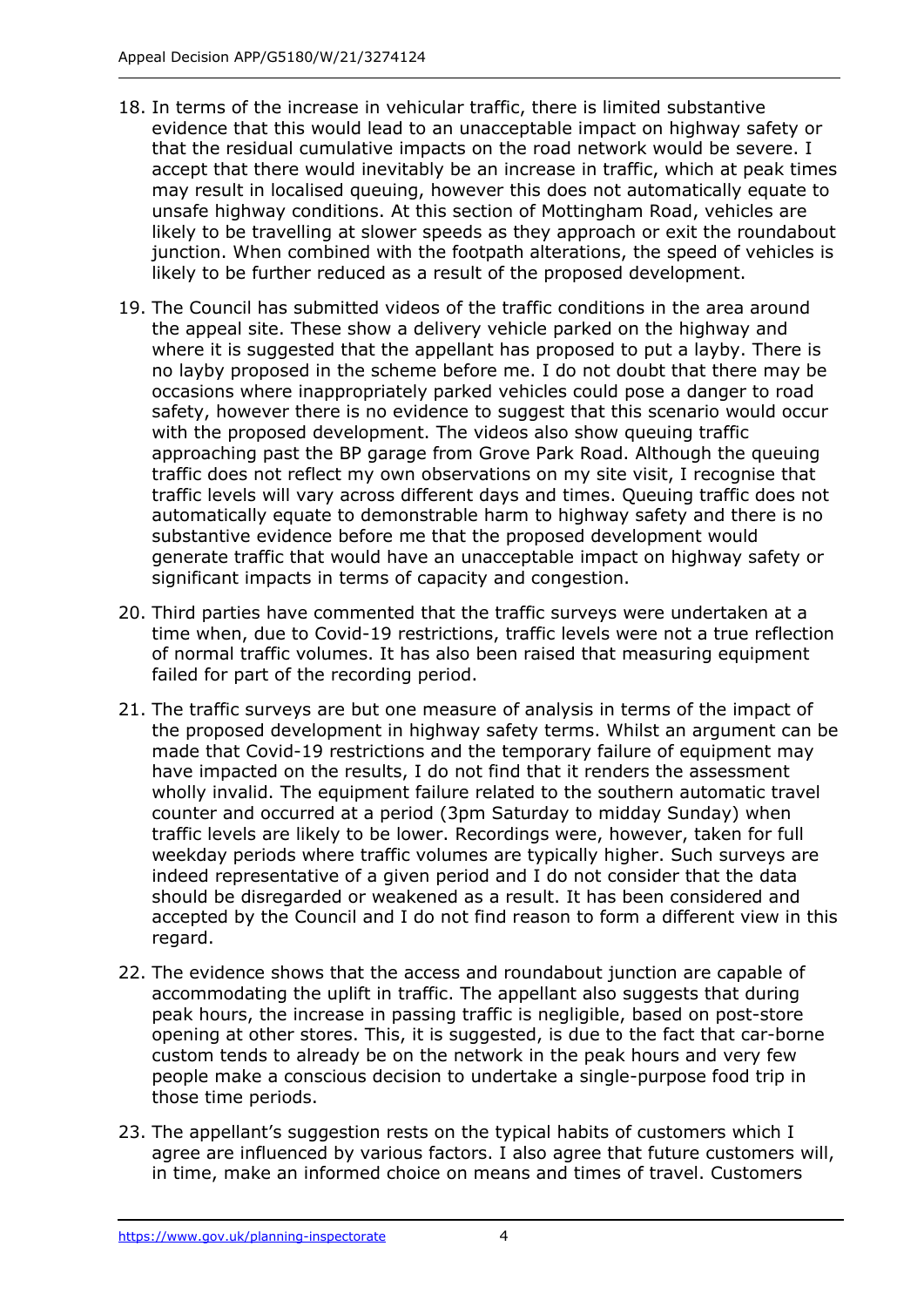within walking distance, and purchasing a small number of items, will be largely unaffected by traffic conditions or parking, whereas customers needing to drive, or purchase a large number of items, may factor traffic conditions and parking into their time of visiting the store. Although I find that the increase in vehicular traffic would not cause an unacceptable impact, the self-regulation of customer journeys is likely to alleviate the impact.

- 24. The Council have referred to the introduction of policy 31 of the Bromley Local Plan (2019) since the previous appeal decision. This policy requires, amongst other things, that new development that is likely to be a significant generator of traffic should be located in positions accessible by a range of travel modes, including public transport, walking and cycling.
- 25. In their consideration of this policy, the Council consider that the appeal proposal would be heavily car-orientated but provide limited evidence to support this. The site is in a defined local centre and is within a reasonable walking distance, via flat and well-lit routes, of many residential properties. There are some cycle markings on the roundabout junction and the provision of cycle parking at the store would further encourage cycling as a means of travel. The nearest bus stops are approximately 180m away (around a 2 minute walk) with a service frequency of one bus every 10 minutes. The above factors lead me to find that the proposed development is in a location that is accessible by a range of travel modes thereby according with the requirements of policy 31.
- 26. In terms of parking, the proposed use is located in a defined local centre where there is a heavy concentration of residential properties on the surrounding streets. I observed that these streets had high levels of on-street parking. Although it would not be inconceivable that any customers upon finding the car park full would park on the surrounding streets, the likelihood is that those customers using vehicles and looking to purchase lots of items, would be unwilling to park a significant distance from the store.
- 27. The parking situation would be subject to a similar self-regulation as the traffic volume whereby customers knowing, or desiring, of the need to park in the store car park may choose to shop at a time when they are more likely to be unaffected by parking demand. Customers may also choose to walk or cycle to the store or use the relatively frequent bus service. In order to achieve an appropriate turnover in the car park, a car park management plan has been submitted to ensure that parking is for customers only and that parking does not exceed 90 minutes. Concern is expressed that linked trips may be possible to other services in the local centre. However, I see no harm from this, particularly as such linked trips would ultimately meet with the aim of achieving a viable and sustainable local centre and would reduce the need to travel overall.
- 28. The Council has referred to illegal parking on Mottingham Road as evidence of a limited number of parking spaces within the immediate vicinity of the appeal site. Any illegal parking occurring at present or in future can be subject to enforcement. It is not necessarily evidence of a shortage but can reflect a desire to park as close as possible to a service or facility, particularly if it is for a short period of time.
- 29. I have considered the accident data that has been put forward, including that from representations. The number and nature of accidents within the identified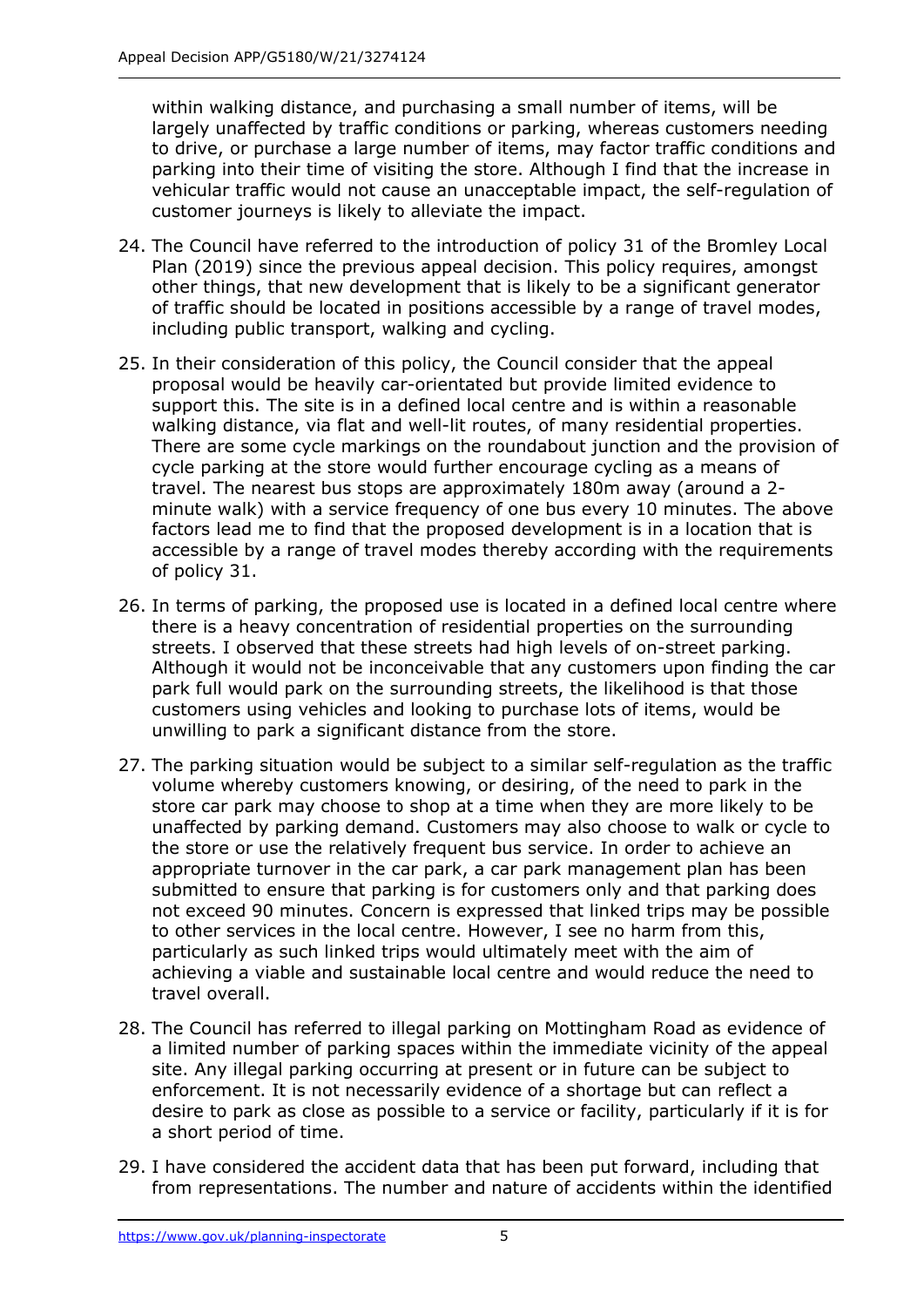area does not suggest that there is an underlying highway safety problem. Nor is there any substantive evidence put forward that the proposed development would lead to a significant change. Evidence has referred to 'damage only' accidents where wooden bollards, lampposts and columns have required repair. I do not have the full details of these instances to give them significant weight and nor is there any substantive analysis of whether the proposed development would worsen the current situation to the extent that there would be unacceptable impacts. The majority of incidents that have been referred to relate to the roundabout junction. This is not proposed to be used for delivery vehicles and the transport assessments conclude that there is capacity at the junction to accommodate the increase in traffic. Therefore, whilst I acknowledge that accidents, including damage only incidents, have occurred in the vicinity of the appeal site, from the evidence before me, I am unable to directly attribute the proposed development to the creation of unacceptable or severe impacts.

- 30. In order to achieve acceptable visibility from the proposed access, the development would include works to the footpaths in the vicinity of the proposed access. This would include a reduction in the width of the pavement on the northern side of Mottingham Road and the increase in the width of the pavement on the southern side. There is nothing to suggest that increasing the width of the southern footpath would result in an unsafe pedestrian environment, and it would be logical to conclude that with the increased footfall in and around the store, combined with the position of the proposed access, it would be an appropriate undertaking.
- 31. In terms of the northern footpath this would be reduced in width ranging from 0.53m to 1.29m, leaving a section of footway between 2.02m and 3.23m, this is opposed to the current width range of 2.81m to 3.76m. It is highlighted that this route is used by patrons of the library and children and students walking to and from school. The evidence shows that the resulting width of the footway would comply with national guidance contained in Manual for Streets and TfL guidance. I also note that no objection to the proposed footpath width was raised as a result of the Council's own independent assessment.
- 32. The reduced width of footpath would cover a stretch of approximately 30m in length, with roughly half of this being in front of the hard surfaced area around the entrance to the library. This space widens the area available to pedestrians. Therefore, although the footpath is identified as a well-used route for patrons of the library and children and students walking to and from school, I consider that in light of the width that would be retained, the physical make-up of the area, and the compliance with the appropriate standards, the proposal would not have an unacceptable impact on pedestrian safety.
- 33. Reference is made in relation to Government guidance<sup>8</sup> to local authorities on Traffic Management during the Covid19 pandemic. This guidance recognises the importance of space for pedestrians. For the reasons outlined above, I have found that the footpath width of around 2m over a short section would not have an unacceptable impact on highway safety. In relation to the Covid19 pandemic, there is no substantive evidence that there would be an unacceptable impact, particularly as the Government has removed restrictions that have been in place.

<sup>8</sup> Traffic Management Act 2004: network management in response to COVID-19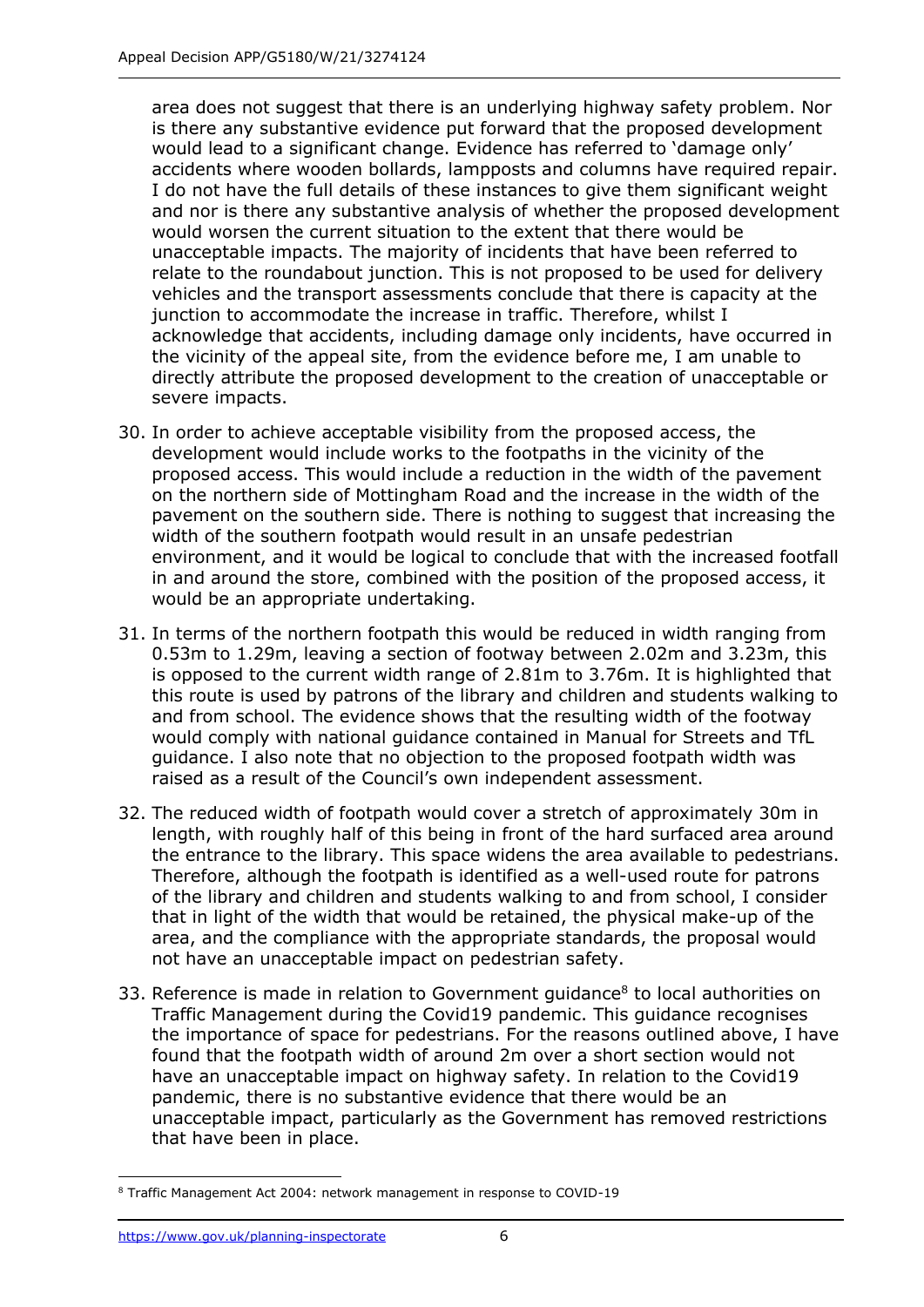- 34. I note that previous iterations of the development included the provision of a zebra crossing close to the roundabout junction. This was proposed in response to concerns that had been identified in relation to pedestrian movement. The Council's independent assessment concluded that such a crossing would likely result in the roundabout becoming blocked particularly during peak hours and consider a zebra crossing in this location is inappropriate. The zebra crossing was removed and replaced with a proposed plan<sup>9</sup> showing improvements to the existing crossing, that were considered to be more suitable.
- 35. I acknowledge that some interested parties are of the view that a zebra crossing would be more appropriate and has somehow been lost from the scheme. I am, however, only able to determine the proposed development before me. The evidence outlines that the proposed improvements to be made to the crossing are acceptable and necessary to make the proposed development acceptable in planning terms. The failure to provide a zebra crossing would therefore not be a reason to dismiss the appeal.
- 36. The Council's reason for refusal refers to the impact of servicing and delivery vehicles, although this is not expanded upon in any significant detail in their appeal statement. The appellant has advised that up to two deliveries to the store using larger delivery vehicles (over 18 tonnes in weight and 10 metres in length) would take place each day, and that these vehicles would travel via Court Road (A208). This arrangement was opposed to the use of a smaller sized vehicle that increase the number of deliveries to three to four times per day and was not preferred by the appellant or the Council. A Delivery and Servicing Plan could be secured by condition were the appeal to be allowed in which the details of the servicing strategy would be agreed.
- 37. There is limited substantive evidence before me to contradict the supporting evidence which demonstrates that servicing and delivery vehicles may access the site in a manner which would not result in an unacceptable impact to highway or pedestrian safety. Objections have been raised in respect of the use of the adjacent roundabout by delivery vehicles, although this has been auto tracked and it is not part of the route that is proposed to be used by delivery vehicles. I also acknowledge that the existing businesses in the area will already experience a number of large delivery vehicles, including petrol tankers to the nearby petrol filling station.
- 38. Reference has been made in relation to the impact of delivery vehicles on pedestrians, cars and cyclists within the proposed car park. Although some supermarkets have an entirely separate access for delivery vehicles, this is not the case in the proposed development, where delivery vehicles will utilise the proposed car park for access and manoeuvring. The appellant however suggests that this arrangement is commonplace for a supermarket of the size proposed.
- 39. I acknowledge that having large delivery vehicles accessing and manoeuvring within the site at times when customers may be present is less than ideal. There would be a greater risk of conflict with customers and their vehicles than were deliveries to occur outside store opening hours. Nevertheless, there is no persuasive evidence before me to demonstrate that it would result in an unacceptable impact, particularly as service vehicles are likely to travel at slow speeds through the site. It will, however, be necessary to demonstrate,

<sup>9</sup> SCP/18047/SK12 Rev A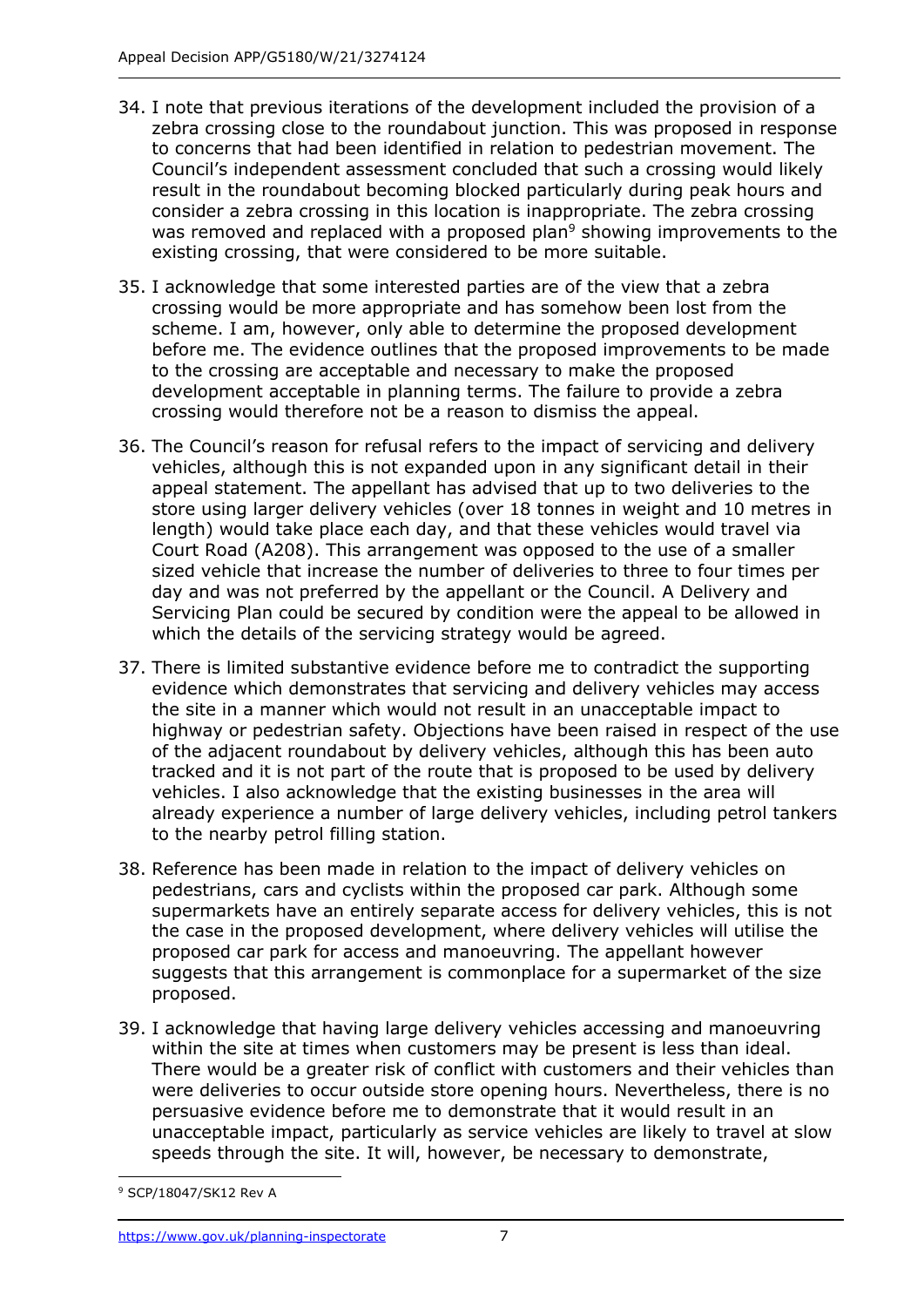through the submission of a Servicing and Delivery Plan, what measures will be put in place to minimise any conflict. The appellant has also highlighted that delivery drivers will be well-practiced in undertaking such deliveries given the similar situation at other stores.

- 40. Policy 31 of the Bromley Local Plan (2019) also sets out the requirement for any new development that is likely to be a significant generator of travel to submit a Transport Assessment, setting out the impacts of the development on the local transport network and the mitigation measures proposed to deal with the impacts. Such an assessment has been submitted with the proposed development including mitigation measures as set out. In line with the requirement of the policy, a Travel Plan has been submitted and satisfactory information relating to delivery and servicing, more detail of which can be secured by condition. Similarly, a construction method statement to address any highway impacts from this stage of the development can be secured by condition. The development will also result in improvements to the pedestrian crossing, maintaining a safe pedestrian environment and include the provision of cycle parking to encourage cycling.
- 41. Therefore, in conclusion on the main issue, and based on the evidence that is before me, I do not find that the proposed development would result in an unacceptable impact on pedestrian or highway safety or that the residual cumulative impacts on the road network would be severe. The proposal would therefore comply with Policies 31 and 32 of the Bromley Local Plan (2019). These policies require, amongst other things, that developments address a number of factors, as outlined above, to relieve congestion, and that the potential impact of any development on road safety is not significantly adversely affected.
- 42. Although not specifically referred to in the Council's reason for refusal, the proposed development would also comply with Policy 33 that requires, amongst other things, that developments consider the impacts on pedestrians and will seek provision of crossing facilities, designated routes and other improvements to the pedestrian environment as appropriate.
- 43. The proposed development would also comply with Policies T4 and T6.3 of the London Plan (2021). These policies set out how proposed developments should be assessed and mitigated in terms of their transport impacts, including that they should not increase road danger, and the requirements on retail parking, including maximum parking provision.
- 44. The Council have commented that Policy D1 of the London Plan is one of the policies that replaces the outdated policies of the London Plan 2016 as referred to in their reason for refusal. Policy D1 however concerns the requirements on Boroughs to undertake area assessments to define an areas character to understand its capacity for growth, and the requirement when preparing Development Plans to meeting borough wide growth requirements, including in relation to housing. There is no evidence that the proposed development would be contrary to this policy, and I do not find it to be pertinent to the main issue.

#### **Other Matters**

45. I acknowledge the volume of representations that have been received to the proposed development, both objections and support. The majority of the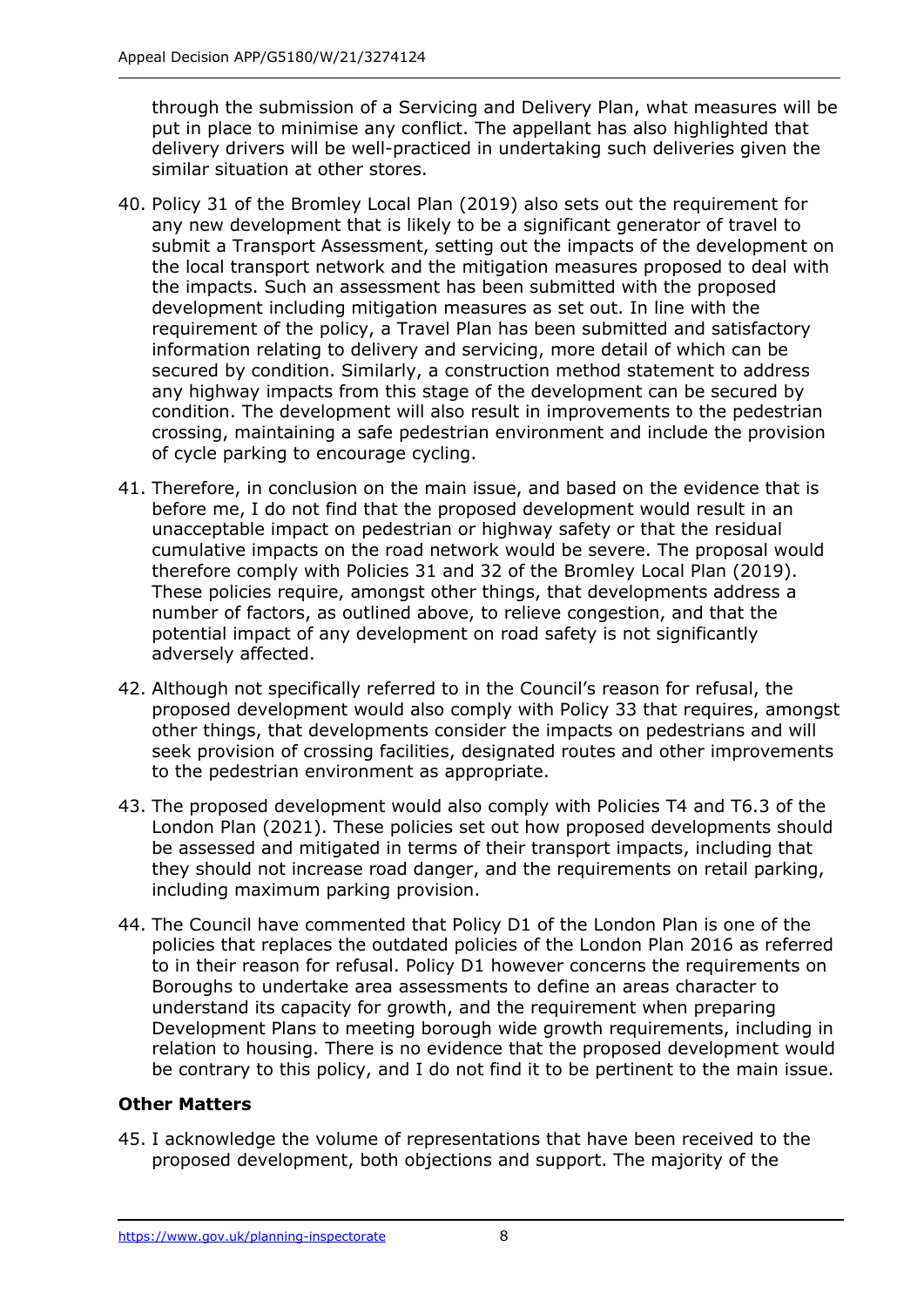objections refer to the highway and pedestrian safety impact of the development which I have considered above.

- 46. Objection was received in relation to the impact of the proposed development on the living conditions of occupants of surrounding residential properties in relation to noise and disturbance associated with the proposed use, including from deliveries. Although the proposed use would no doubt be noticeable and at times cause noise and minor disturbance, the imposition of conditions including in relation to store opening and delivery hours would reduce the impact to an acceptable level that would not be unreasonable in a dense urban environment such as this. Construction would cause some disruption, but this would be temporary and would be mitigated by a Construction Method Statement which could be the subject of a condition.
- 47. The proposed development would require the removal of two trees that are subject to a Tree Preservation Order<sup>10</sup>. The loss of protected trees is, for the most part, generally resisted. In this case however, it is outlined that the Hawthorn tree has been subject to decay since 2013 and that the Oak tree has experienced poor quality work. Taking the proposed tree planting into account, which can be secured by condition, and the condition of the existing trees, I do not consider that their removal would have an unacceptable impact on the character and appearance of the area.
- 48. Objection was received due to the loss of the former public house. The evidence shows however that despite being listed as an Asset of Community Value for a period of 5 years, there is no real prospect of the public house use being reinstated. I also observed that there was another public house close to the appeal site, which the Council identify as being marginally over the 500m threshold (by 8m) as outlined in Policy 23 of the Local Plan.
- 49. Policy HC7 of the London Plan (2021) outlines that, applications that propose the loss of public houses with heritage, cultural, economic or social value should be refused unless there is authoritative marketing evidence that demonstrates that there is no realistic prospect of the building being used as a pub in the foreseeable future.
- 50. Paragraph 7.7.6 of the supporting text outlines factors that should be taken into account when assessing whether a pub has heritage, cultural, economic or social value. The heritage criteria referred to are not applicable to the appeal property, and given its closure in 2013, the operational factors also do not apply. I accept that were the pub to reopen it may go on to display some of the characteristics referred to in the assessment, however the marketing evidence, that has been considered by the Council and independently assessed, demonstrates that there is no realistic prospect of the building being used as a pub in the foreseeable future. The loss of the former public house would therefore not be a reason to dismiss the appeal.
- 51. I note objection was received in terms of pollution and impact on air quality. An Air Quality Assessment has considered the likely impact of the proposed development on local air quality and concludes that with the implementation of the recommended on-site mitigation measures, it is considered that air quality would not pose a constraint to the redevelopment of the site. The Council's

<sup>10</sup> TPO 2556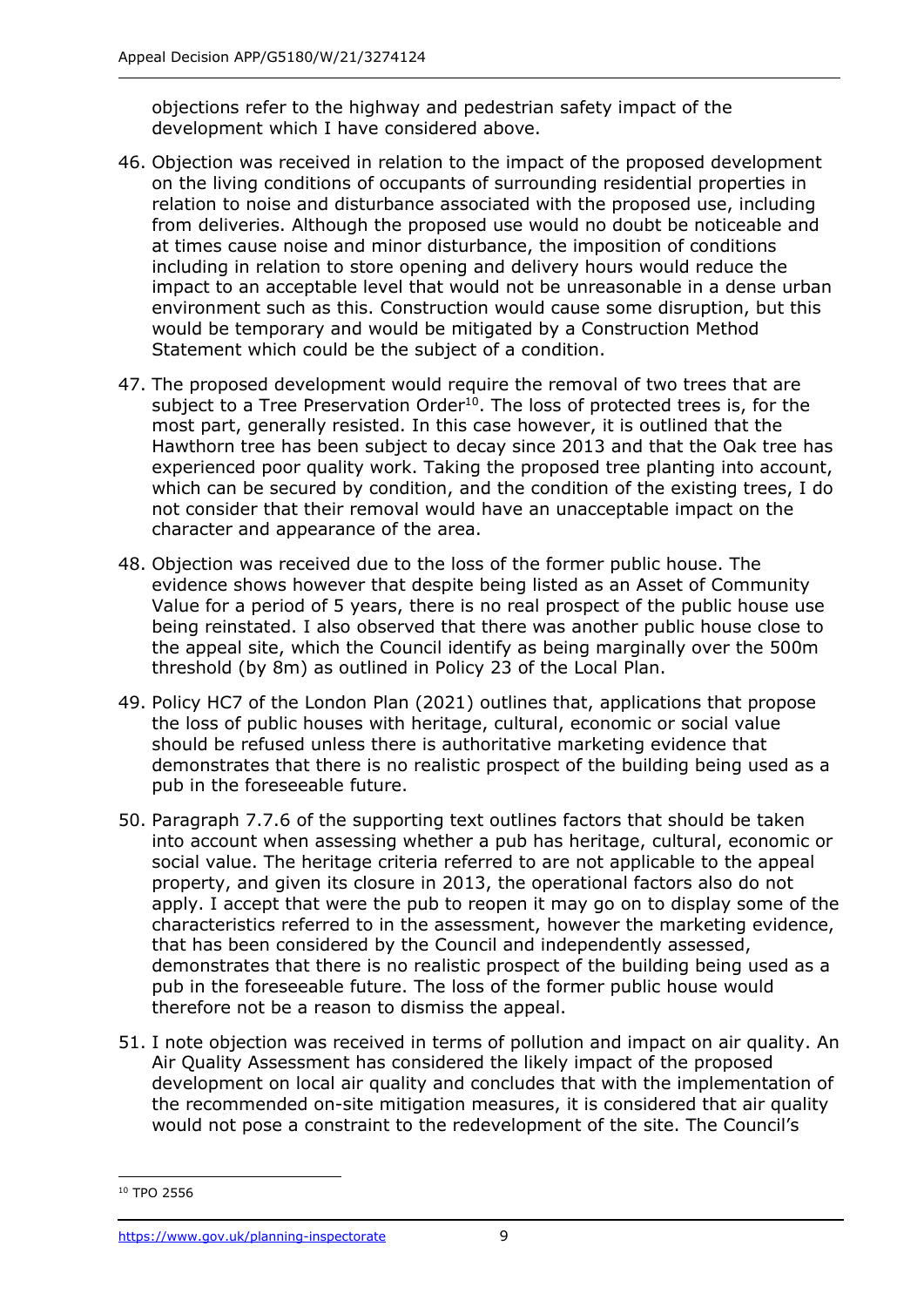Environmental Health Officer has considered that the submitted details are adequate and acceptable. There is no reason for me to form a different view.

- 52. Objection was also received in relation to possible flooding. As the Council have set out a Drainage Assessment and Surface Water Drainage Strategy has been submitted and this demonstrates that the surface runoff from the development will be controlled during the lifetime of the development without any increased flood risk in the area. Specific details can be secured by planning condition. I therefore do not find that there would be an increase in flooding or an increase in the risk of flooding as a result of the development.
- 53. There is a grade II listed war memorial located on the roundabout close to the appeal site. Its setting is characterised by the wide variation of building styles and sizes surrounding the roundabout, including a motorbike showroom and a petrol filling station. In this context, the proposed development would preserve the setting of the listed building.
- 54. Objections have referred to the lack of need for the proposed supermarket. The appeal site is located within a defined local centre, which the Framework is clear that is a location where main town centre uses, such as that which is proposed, should be supported. It is not necessary in this case to undertake a sequential test or impact assessment. It is very likely that that the proposed development would enhance the vitality and viability of the existing local centre at least in terms of offering additional retail choice. I note the concerns expressed in relation to potential job losses at existing shops, but this has to be balanced against the employment opportunities that would be generated by the proposed development.
- 55. Comments have been made that an alternative use for the derelict site would be for some social housing, and some community social space. Comment is also made that a GP surgery would also be a welcome addition. I am however required to determine the development before me. The fact that schemes preferable to some interested parties may exist is therefore of limited weight. I am also mindful of the representations received in support of the proposed development and acknowledge that local shopping provision can also provide a service to the community.
- 56. Comments have been made that the appellant purchased the site in an underhand manner and have summarily rejected all seemingly reasonable offers to purchase and redevelop the site as well as obfuscating at every opportunity. There is no substantive evidence to support this suggestion. Either way, it is not pertinent to the main issue in the appeal.
- 57. There is no evidence that the proposal would give rise to an increase in antisocial behaviour or crime in the area. Suitable lighting to the car park could be secured by condition. I also observed that the existing site had been subject to fly-tipping. The proposed development would serve to remove such occurrences. There is also no evidence that there would be an unacceptable impact due to litter, and this would not be a reason to dismiss the appeal.
- 58. The issue of impact on property values has also been raised. It is a wellfounded principle that the planning system does not exist to protect private interests such as value of land or property. This is therefore not a material consideration in the appeal.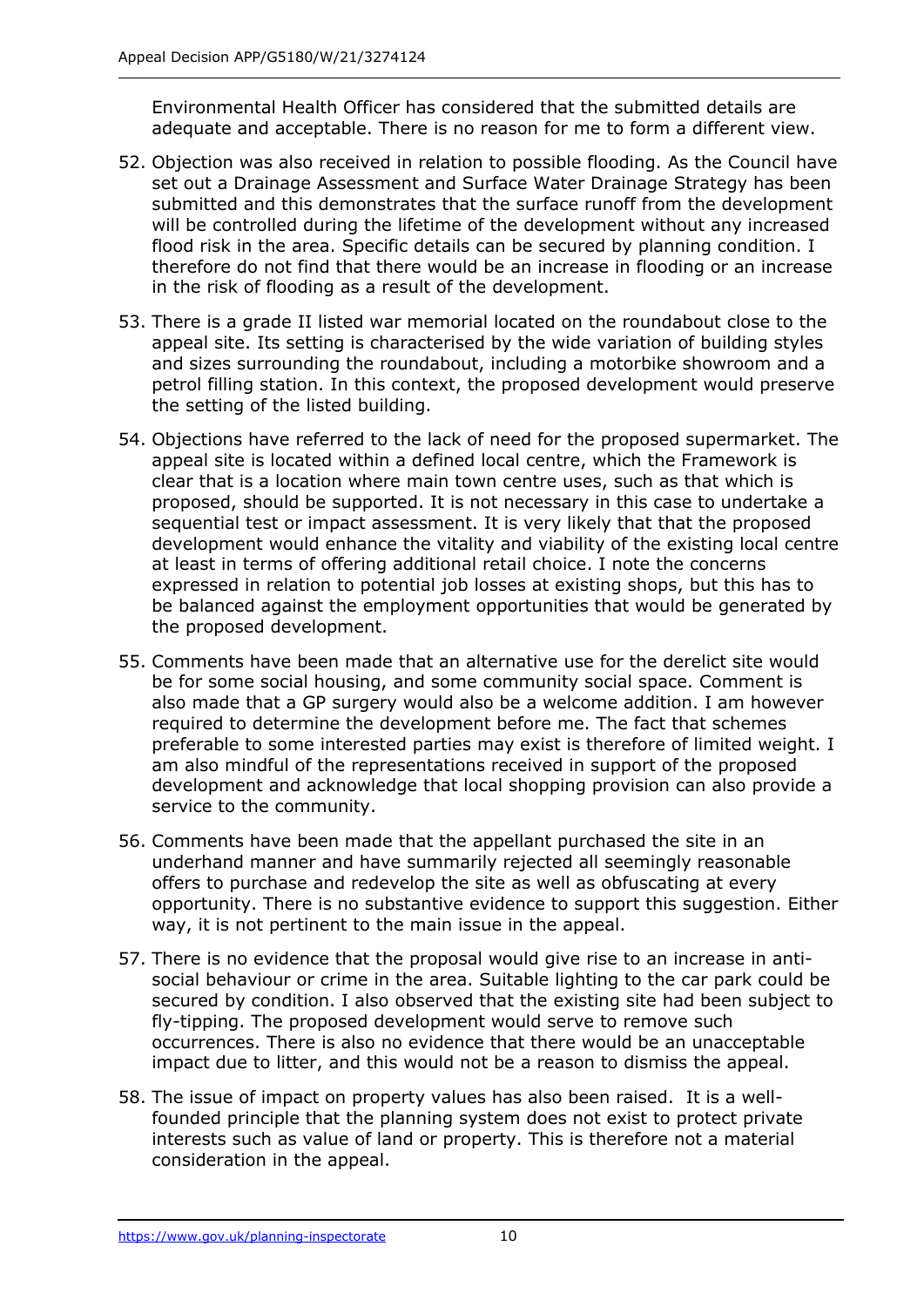- 59. Reference is made that the site has been used continuously as a public house since 1688 and thus constitutes a valuable heritage asset. I recognise that the site has some heritage value in this regard and consider to this end that an information board or plaque to be displayed on site or within the building, that can be secured by condition, to be an appropriate acknowledgement to this value. I do not, however, consider that the heritage value is of such significance that it would be reason to dismiss the appeal.
- 60. I have acknowledged that the proposed development would provide employment opportunities. There is no evidence to support the suggestion that the applicant's recruitment process does not accommodate jobs for local people and therefore adds no economic value to the existing community. This is therefore not a reason to dismiss the appeal.
- 61. Objection has been made in relation to the size of the building, and its adverse effect on the character and appearance of the area. The proposed development would sit adjacent to a large, somewhat utilitarian, motorbike showroom building. There is also a petrol filling station of conventional appearance close to the site. In this context, I do not consider that the proposed building by reason of its size or fenestration details would cause unreasonable harm to the character and appearance of the area.
- 62. A Unilateral Undertaking (UU) signed and dated 28 October 2021 has been submitted by the appellant. The agreement includes, amongst other things, the payment of a Monitoring Contribution of £5,000 for the purposes of monitoring the existing waiting restrictions, and a payment of a Carbon Offset Contribution of £53,051 to be used towards a carbon offset fund to help secure the delivery of carbon dioxide savings in the Council's administrative area.
- 63. It is necessary that I consider this agreement against the three tests set out in the Framework and Regulation 122(2) of the Community Infrastructure Levy Regulations 2010. I am satisfied that the proposed contributions would be necessary to make the development acceptable in planning terms. Furthermore, it would be directly related, and fairly and reasonably related in scale and kind, to the development proposed. The obligation therefore meets the relevant tests. I have therefore attached weight to this contribution in reaching my decision.

#### **Conditions**

- 64. In addition to the standard time limit condition, I have imposed a condition requiring that the development is carried out in accordance with the stated approved plans. This is in the interests of certainty.
- 65. I have considered the suggested conditions against advice in the Framework and Planning Practice Guidance. As a result, I have amended some of them for consistency, clarity and omitted others.
- 66. In the interests of the living conditions of occupiers of nearby residential properties, it is necessary to impose planning conditions requiring the submission of a construction management plan, a lighting strategy, servicing and delivery plan, restricting the opening and delivery hours of the supermarket, and the submission and installation of an acoustic barrier.
- 67. In the interests of the character and appearance of the area, it is necessary to impose planning conditions requiring the submission of details of external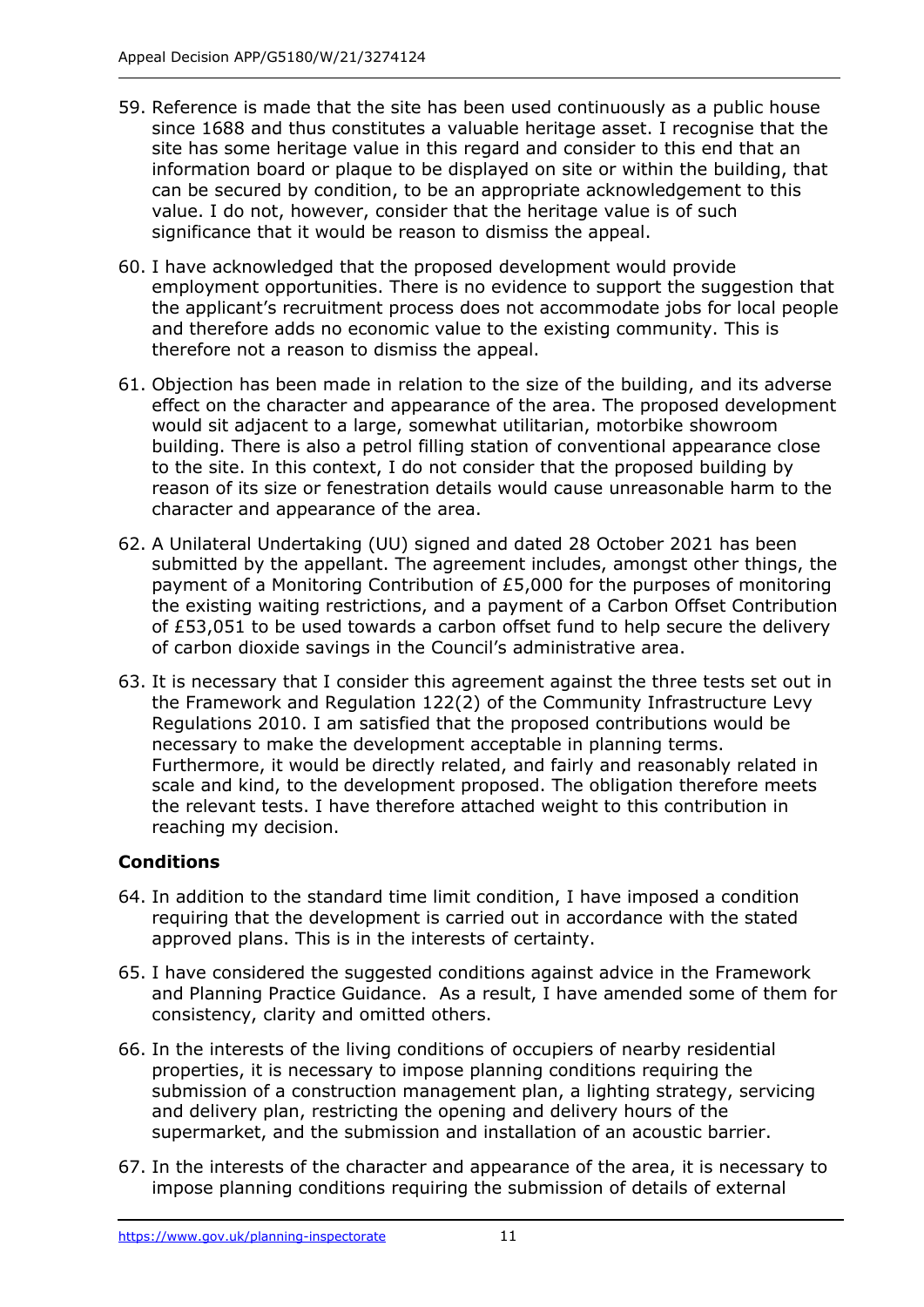materials, details of proposed slab levels, details of replacement tree planting and landscaping.

- 68. In the interests of highway safety, conditions requiring the submission of a stage 2 and stage 3 Road Safety Audit are necessary. Also, in the interests of highway safety it is necessary to impose planning conditions requiring the implementation of highway works, the submission of a construction management plan, the submission of a car park management plan, the submission of a servicing and delivery plan including 24-month monitoring review.
- 69. In order to achieve a sustainable form of development conditions requiring the submission of details of cycle parking, carbon offsetting, and electric vehicle charging points are necessary.
- 70. In the interests of crime prevention, conditions requiring details of external lighting, the security gate and secured by design accreditation to be awarded by the Metropolitan Police are necessary.
- 71. In order to ensure that the development is not at risk of flooding, or increase the risk of flooding elsewhere, a condition requiring details of surface water drainage is necessary.
- 72. In acknowledgement of the heritage value of the site, it is necessary to impose a condition requiring the details of an information board or plaque to be displayed.
- 73. In relation to the condition requiring the submission of a construction management plan, this is required prior to commencement of development to ensure that the measures are in place for the duration of the demolition and construction phase.
- 74. The Council have requested that, in the event the appeal is allowed, a condition requiring that the premises to be used solely for retail purposes, and not other purposes including within Class E(a) of the Use Classes Order. Paragraph 54 of the Framework states that planning conditions should not be used to restrict national permitted development rights unless there is clear justification to do so. There is no clear justification in this case, and therefore the condition is not necessary.

#### **Conclusion**

75. There are no material considerations that indicate the application should be determined other than in accordance with the development plan. For the reasons given above, and having had regard to all other matters raised, I therefore conclude that the appeal should be allowed.

*A M Nilsson* 

INSPECTOR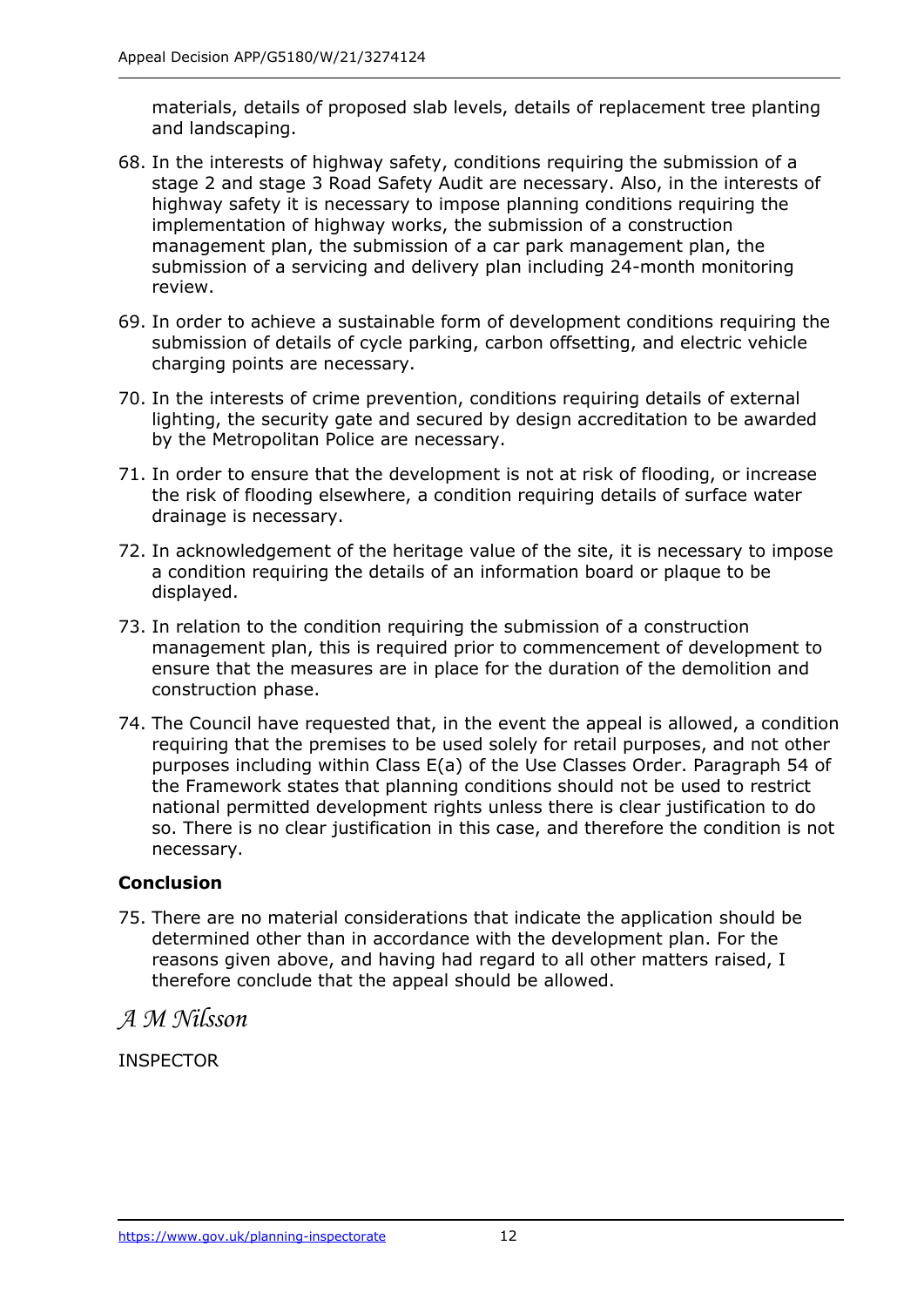### Schedule of Conditions

- 1. The development hereby permitted shall begin not later than 3 years from the date of this decision.
- 2. The development hereby permitted shall be carried out in accordance with the following approved plans and details
	- Site Location Plan 4974 AL 01 rev D
	- Proposed Site Plan 4974 AL 02 rev I
	- Proposed Floor Plans 4974 AL 03 rev G
	- Proposed Roof Plan 4974 AL 08 rev E
	- Proposed Elevations 4974 AL 11 rev G
	- Proposed Sections (Part 1) 4974 AL 21 rev E
	- Proposed Sections (Part 2) 4974 AL 22 rev E
	- Proposed Security Gate Detail 4974 AL 31 rev A
	- Boundary Treatment Plan 4801-0100 rev P01
	- S278 General Arrangement Plan SCP-18429-0000-002 rev D (appendix 3 of Technical Note 5)
	- S278 Kerbs & Edgings SCP-18429-1100-001
	- S278 Signs and Road Markings SCP/18429/1200/001
	- Proposed improvements to pedestrian crossing facilities along Mottingham Road and clarification of existing and proposed footway widths – SCP/18047/SK12 rev A
	- Proposed relocation of lighting column on north side of Mottingham Road SCP/18047/SK18
	- Identification of typical HGV dimensions SCP/18047/SK19
	- LiAS Design Notes and Luminaire Schedule DWG 00
	- Proposed Lighting Layout DWG 01
	- Planning Statement by Walsingham Planning dated April 2019
	- Design and Access Statement by Boyes Rees Architects
	- Heritage Statement by Heritage Collective dated January 2019
	- Lighting Assessment by Signify dated 21st February 2019
	- Noise Impact Assessment (revised revision F) by Acoustic Consultants Ltd dated December 2019
	- Transport Assessment by SCP dated March 2019
	- Travel Plan by SCP dated March 2019
	- Technical Note Responding to Highways Comments by SCP dated July 2019
	- Technical Note 2 Responding to Highways Comments by SCP dated August 2019
	- Technical Note 3 Responding to Councillor Highways Comments by SCP dated August 2020
	- Technical Note 4 Assessment of Pedestrian Circulation Space pre and post Development
	- Traffic Management Act 04: network Management in response to Covid 19 dated 20th May 2020.
	- Technical Note 5 Responding to Glanville's Transport Document Review by SCP dated August 2020
	- Technical Note 6 response to Mottingham residents Association Highways Summary Note dated October 2020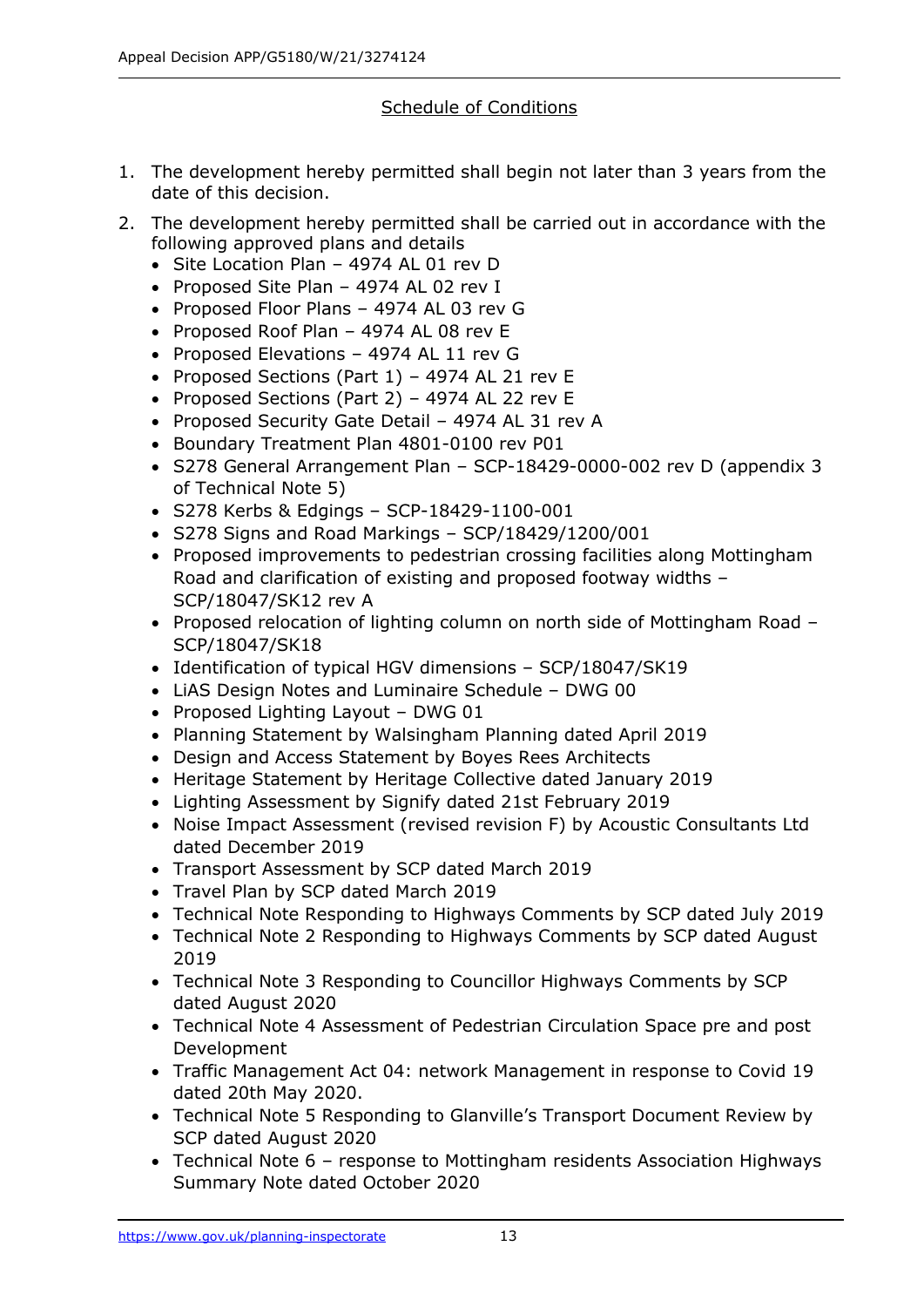- Arboricultural Impact Assessment by Landmark Trees dated 12th February 2019
- Energy and Sustainability Statement (rev B) by JS Lewis dated December 2019
- Drainage Assessment & Surface Water Drainage Strategy by RSK dated December 2018
- Delivery, Servicing and Waste Management Plan by SCP dated 1st February 2019
- Car Park Management Strategy by SCP dated January 2019
- Air Quality Assessment by Syntegra Consulting dated May 2019
- 3. No development shall take place, including any works of demolition, until a Construction Method Statement has been submitted to, and approved in writing by the local planning authority. The Statement shall provide for:
	- i. the parking of vehicles of site operatives and visitors;
	- ii. route of construction traffic to and from the site and measures to ensure safe pedestrian movement;
	- iii. loading and unloading of plant and materials;
	- iv. storage of plant and materials used in constructing the development;
	- v. the erection and maintenance of security hoarding including decorative displays and facilities for public viewing where appropriate;
	- vi. wheel washing facilities;
	- vii. measures to control the emission of noise, dust and dirt during construction and demolition;
	- viii. a scheme for recycling/disposing of waste resulting from demolition and construction works;
	- ix. delivery, demolition and construction working hours.

The approved Construction Method Statement shall be adhered to throughout the construction period for the development.

- 4. Prior to first occupation of the foodstore, the highway improvement works set out on drawing reference: SCP/18246/0000/002D; which require the realignment of Mottingham Road including the widening of the footway on the south side and the widening of the existing pedestrian refuge, shall be carried out to the satisfaction of the Local Planning Authority.
- 5. Prior to commencement of any above ground works, a Stage 2 Road Safety Audit shall be submitted to and approved in writing by the Local Planning Authority. The approved works shall be implemented strictly in accordance with the approved details to the satisfaction of the Local Planning Authority prior to the completion of the development.
- 6. As soon as practically possible following satisfactory completion of the highway works and prior to the development hereby permitted being open to the public, a Stage 3 Road Safety Audit shall be submitted to and approved in writing by the local Planning Authority. Any measure required as a result of the Stage 3 Audit shall be implemented within 3 months of being approved and thereafter be retained.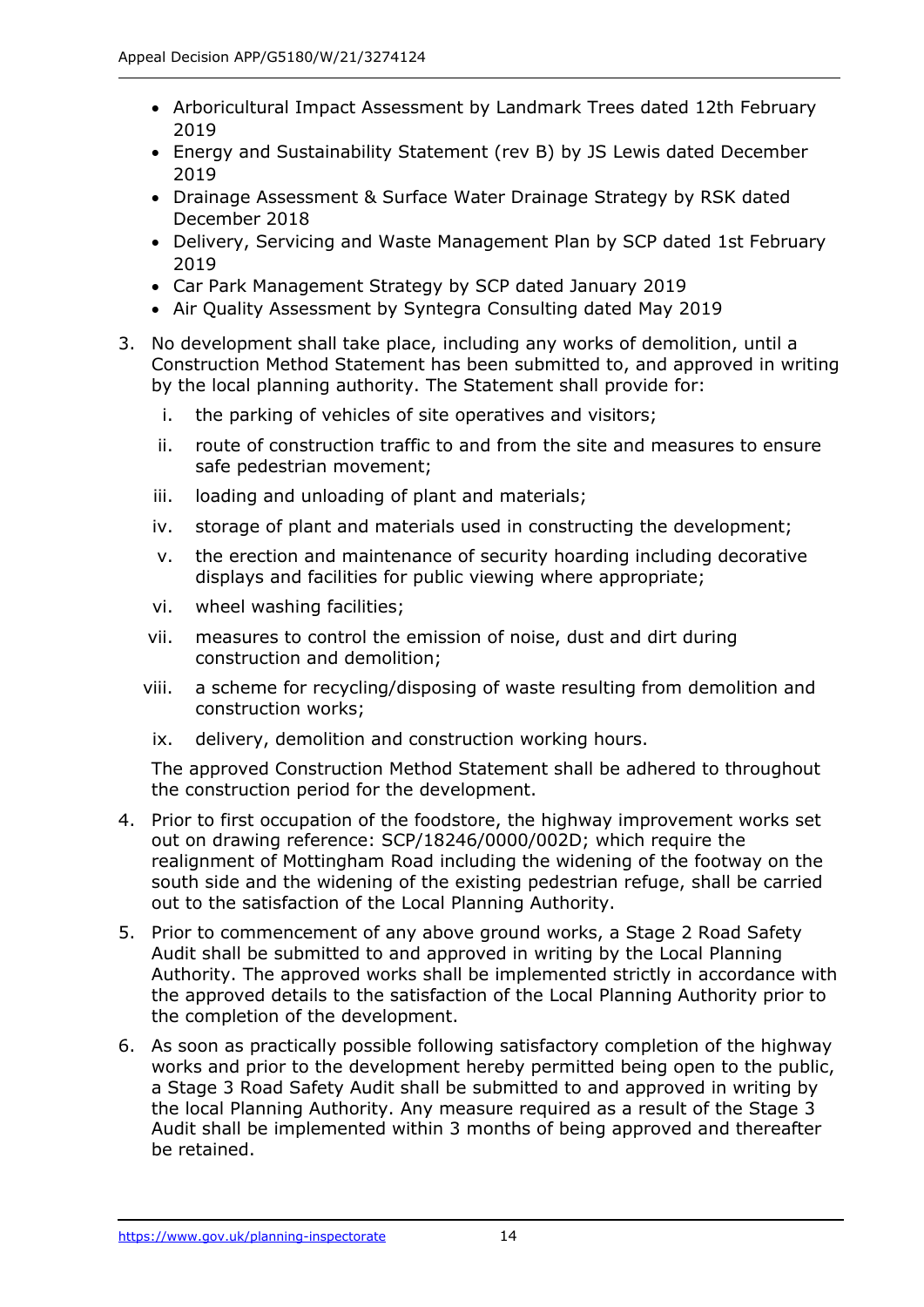- 7. Prior to commencement of above ground works, details (including samples) of the materials to be used for the external surfaces of the building which shall include roof cladding, wall facing materials and cladding, window glass, door and window frames, decorative features, rainwater goods and paving where appropriate shall be submitted to and approved in writing by the Local Planning Authority. The development shall be carried out in accordance with the approved details.
- 8. Prior to commencement of any above ground works (excluding demolition) details of the proposed slab levels of the building and the existing site levels shall be submitted to and approved in writing by the Local Planning Authority. The development shall be completed strictly in accordance with the approved levels.
- 9. Prior to its first occupation, details of the security gate including operation and secured by design accreditation awarded by the Metropolitan Police shall be submitted to and approved by the Local Planning Authority. The approved details shall be implemented prior to the first occupation of the building and maintained during the lifetime of the development.
- 10. Prior to the first occupation, details of a minimum of 12 replacement trees, including sizes and species, should be submitted to, and approved in writing by, the Local Planning Authority. The new trees shall be planted in such positions as shall be agreed by the Authority within 12 months of the removal of the trees. Any replacement tree which dies, is removed or becomes seriously damaged or diseased within 5 years of the date of this consent shall be replaced in the next planting season with another of similar size and species to that originally planted.
- 11. Details of a scheme for the management of the car park shall be submitted to and approved in writing by the Local Planning Authority before any part of the development is first occupied and the car park shall be operated in accordance with the approved scheme at all times unless previously agreed in writing by the Authority.
- 12. Details of arrangements for bicycle parking (including covered storage facilities where appropriate) shall be submitted to and approved in writing by the Local Planning Authority prior to construction of any above ground works. The approved arrangements shall be completed before any part of the development hereby permitted is first occupied, and permanently retained thereafter.
- 13. Prior to the first occupation of the building, details of servicing and delivery shall be submitted and approved by the Local Planning Authority. The details shall include: size of delivery vehicle; delivery hours; delivery route; delivery frequency; and measures to ensure safety of all car park users. The approved details shall be implemented during the lifetime of the development and subject to the requirements of condition 14.
- 14. Upon 24 months of its first occupation, an updated servicing and delivery plan including a review of the size of delivery vehicle, delivery hours, delivery route, delivery frequency and measures to ensure safety of all car park users should be submitted and approved by the Local Planning Authority. The approved details shall be implemented during the lifetime of the development.
- 15. Prior to any works commenced above ground level, details of surface water drainage design shall be submitted and approved by the Local Planning Authority. The approved details shall be implemented and maintained during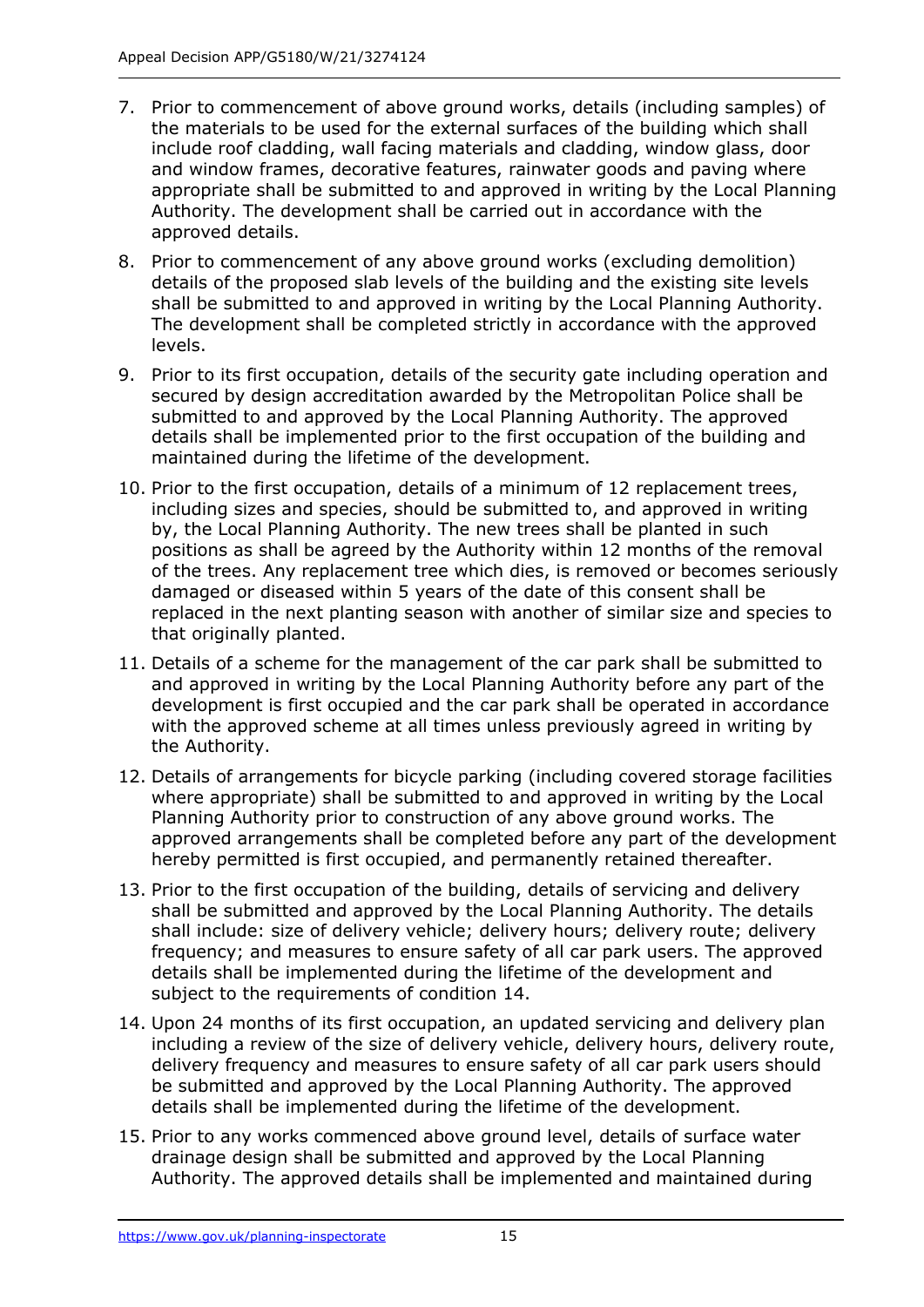the lifetime of the development. The surface water from private land shall not discharge on to the highway.

- 16. Prior to commencement of above ground works details of treatment of all parts on the site not covered by buildings shall be submitted to and approved in writing by the Local Planning Authority. The site shall be landscaped strictly in accordance with the approved details in the first planting season after completion or first occupation of the development, whichever is the sooner. Details shall include:
	- i. A scaled plan showing all existing vegetation and landscape features to be retained and trees and plants to be planted
	- ii. location, type and materials to be used for hard landscaping including specifications, where applicable for: a) permeable paving b) tree pit design c) underground modular systems d) Sustainable urban drainage integration e) use within tree Root Protection Areas (RPAs);
	- iii. A schedule detailing sizes and numbers/densities of all proposed trees/plants;
	- iv. Specifications for operations associated with plant establishment and maintenance that are compliant with best practice; and
	- v. Full details of retained and proposed boundary treatments (ii) There shall be no excavation or raising or lowering of levels within the prescribed root protection area of retained trees unless agreed in writing by the Local Planning Authority. (iii) Unless required by a separate landscape management condition, all soft landscaping shall have a written five-year maintenance programme following planting. (iiii) Any new tree(s) that die(s), are/is removed or become(s) severely damaged or diseased shall be replaced and any new planting (other than trees) which dies, is removed, becomes severely damaged or diseased within five years of planting shall be replaced. Unless further specific permission has been given by the Local Planning Authority, replacement planting shall be in accordance with the approved details.
- 17. Within 6 months from its first occupation, a verification report confirming the achievement of carbon offsetting in line with the Energy Statement shall be submitted and approved by the Council.
- 18. Prior to the first occupation of the building, details of a 2.4 metres high barrier including its performance and maintenance responsibility shall be submitted and approved by the Local Planning Authority. The approved details shall be implemented prior to its first occupation and maintained during the lifetime of its development.
- 19. Prior to the first occupation of the building, an external lighting strategy including the lighting hours should be submitted and approved by the Council. The approved details shall be implemented and maintained during the lifetime of the development.
- 20. Prior to the first occupation of the building, details of a commemorative information board outline the historic value of the site shall be installed within the site shall be submitted and approved by the Council. The approved commemorative information board shall be installed at a prominent location within the site prior to its first occupation and maintained during the lifetime of the development.